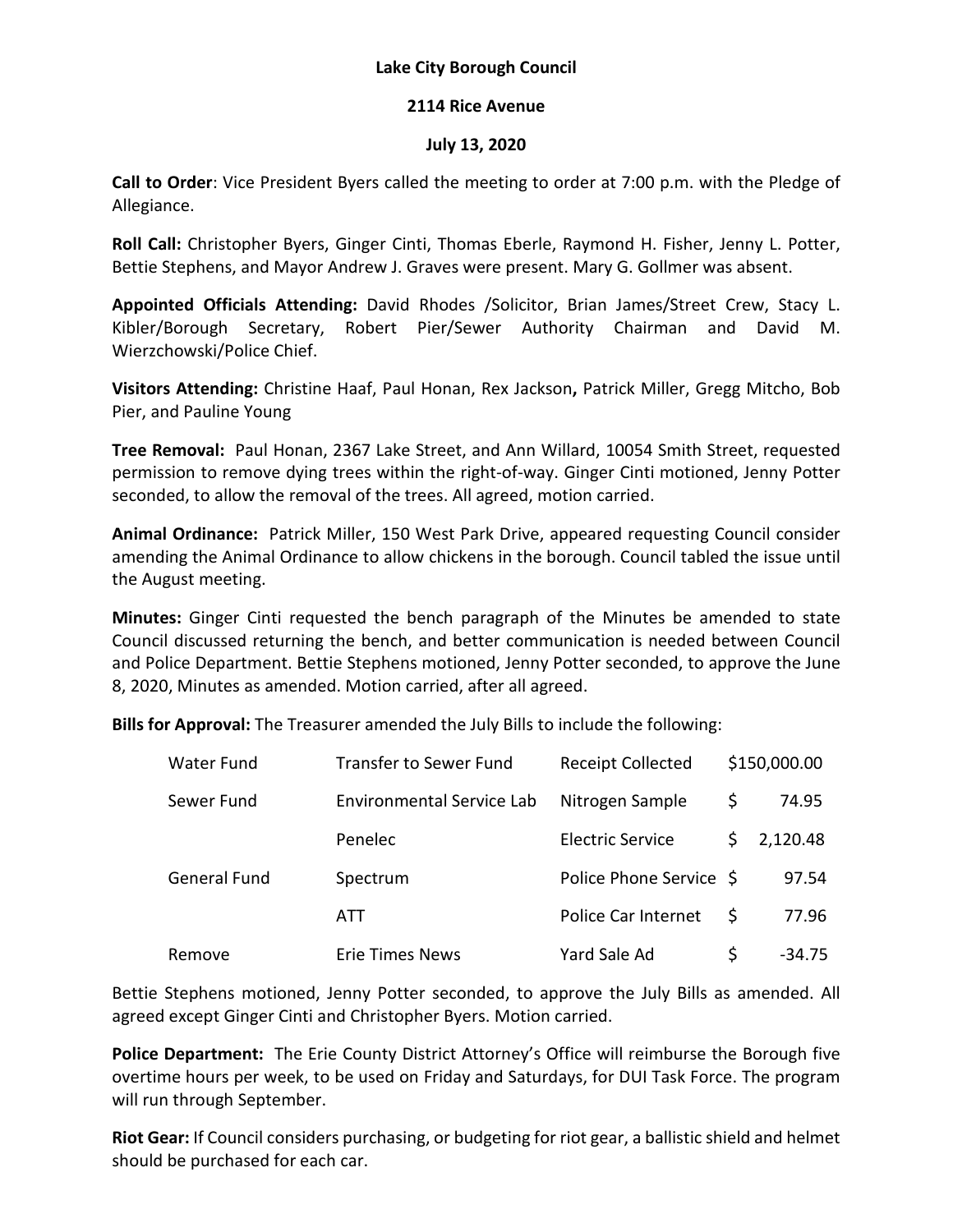**Paving Project:** The Streets Committee reviewed the 2020 streets paving project bid from Lindy Paving, Inc., and recommended rejecting paving Seeley and Main Streets. Ginger Cinti motioned, Thomas Eberle seconded, to reject paving Seeley and Main Streets and accepting the remaining portion of the bid.

**Eagle Street Sewer Connection:** Raymond Fisher motioned, Bettie Stephens seconded, for the Sewer Authority to finance the Eagle Street main sanitary sewer line. All agreed. Motion carried.

The property located at 1273 Lake Street, will be within 150 feet of the sanitary sewer line when the new sanitary sewer line is installed on Eagle Street. A compliance letter will be sent to the property owner giving 60 days to connect. If the property owner does not connect within 60 days, Council may defer enforcement until the remaining portion of Eagle Street is completed.

**Mini Excavator:** Ginger Cinti motioned, Ray Fisher seconded, to rent a mini excavator for one month from Admar Construction Equipment Rental. Motion carried after all agreed. The Borough Crew will clear the right-of-way on Cherry Street extension, maintain the ditch on Keystone Drive, and repair the driveway at the Wastewater Plant.

**Fireworks:** Pauline Young, of 2203 Lake Street, appeared to stress to Council residents breaking the fireworks law need to pay a fine.

**Insurance Renewal:** HDH Group submitted the 2020 renewal for police and professional liability insurance totaling \$5,710, an increase of \$284.00, from the prior year. Ginger Cinti motioned, Jenny Potter seconded, to accept the insurance renewal from HDH Group. Motion carried, after all agreed.

**Memorandum of Understanding:** Thomas Eberle motioned, Bettie Stephens seconded, to renew the Memorandum of Understanding between Lake City Borough Police Department and Girard School District. All agreed. Motion carried. The agreement will maintain a safe school environment.

**Community Center:** National Alliance of Mental Illness of Erie is interested in renting the Community Center for one day a week, for eight weeks, for group therapy sessions. They are asking Council to consider discounting the rental fee. The Growth and Development Committee will review the request and make a recommendation on for non-profit fee schedule at the next meeting.

**Water/Sewer Mapping:** The Borough received two GIS mapping quotes for the water and sewer systems. Quotes were submitted by Rabell Surveying and Engineering, and Deiss and Halmi Engineering. Raymond Fisher motioned, Thomas Eberle seconded, to accept the proposal from Deiss and Halmi for mapping the water system. All agreed. Motion carried. The estimated project cost is \$7,500. The Sewer Authority will take action on mapping the sewer system at their next meeting.

**Merit Pay:** Ginger Cinti motioned, Bettie Stephens seconded, for a 3% lump sum merit pay for Brett Freeborough. All agreed. Motion carried.

**Streets:** Ginger Cinti reported the streets department has been mowing, trimming, and jetting. Started the patch on West Park Drive, cleaning catch basin, valve exercising, and picked up 14 loads of fallen branches. They will continue jetting, finish West Park Drive, start the Keystone ditch, and tree trimming.